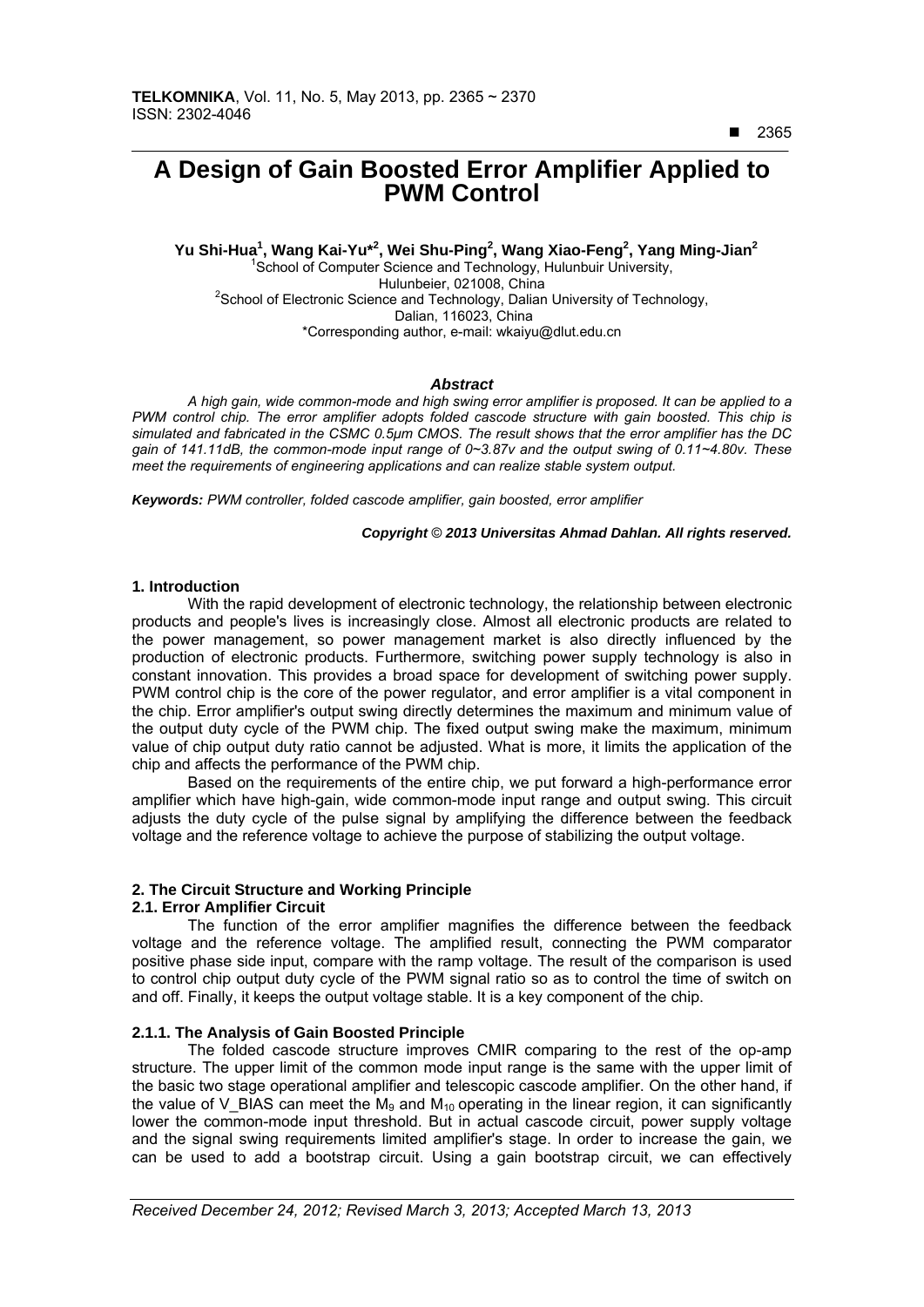increase the output resistance of cascode circuit. As shown in Figure 1, it is the structure of the bootstrap cascode amplifier.



Figure 1. Cascode Structure Circuit with Gain Boosted

This circuit uses an amplifier as a negative feedback loop to control the voltage between the transistor  $M_2$ 's gate and ground. If the gain of the amplifier is infinite, the negative feedback loop can adjusted gate voltage of  $M_2$  until the two input voltage difference of the amplifier is zero. In other words, the drain-source voltage of the transistor  $M_1$  can be adjusted to close to V\_BIAS. If the drain-source voltage of M1 keeps constant, the change of the leakage current has no impact on the output voltage. Besides, the output resistance is close to infinity. In actual circuit, the gain of the amplifier is a limited value, which means that the drain-source voltage of  $M_1$  is not a constant value and the output resistance is also a finite value. Then, analyze the small-signal model of the circuit through the Figure 2.



Figure 2. The small signal model of cascode structure with gain boosted

From the qualitative point of view, the leakage current of  $M<sub>2</sub>$  increase when the output voltage increasing. Thus it increase the leakage current and the drain-source voltage of  $M<sub>1</sub>$ . Drain source voltage increase through the amplifier with the -α magnification. This decreases the voltage between the gate and ground of the  $M_2$ . The decrease of the gate voltage of  $M_2$  lead to the leakage current's decrease. This enlarges the output resistance, comparing to the ordinary cascode structure. The role of feedback can make the gate voltage of  $M<sub>2</sub>$  keeps constant.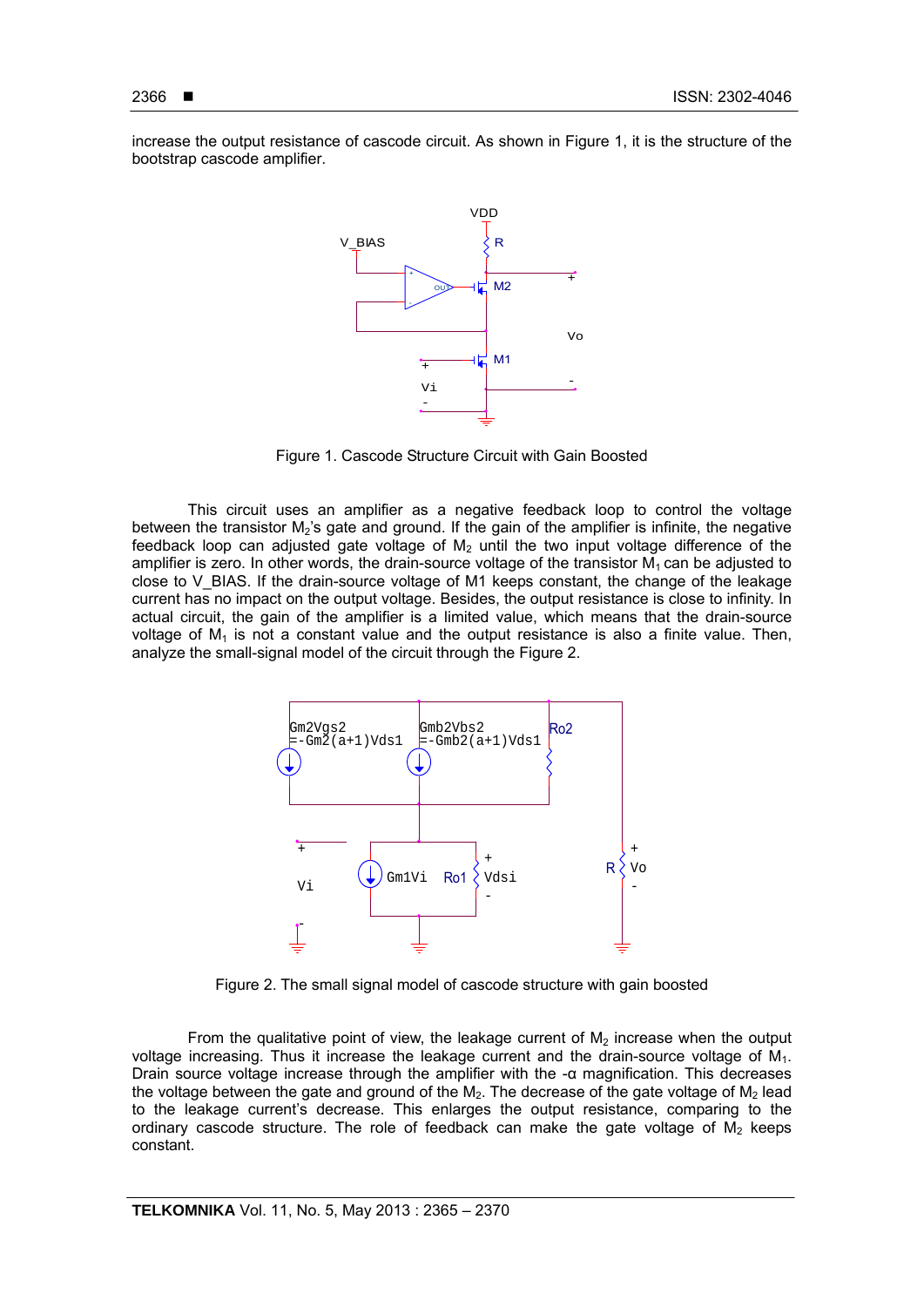Figure 3 shows a small-signal equivalent circuit diagram of the cascode structure with the structure of the bootstrap circuit in low frequencies. The transistor M1 was modulated by body effect transconductance. The drain-source voltage of  $M<sub>2</sub>$  for:

$$
V_{gs2} = V_{g2} - V_{s2} = V_{g2} - V_{ds1} = -\alpha V_{ds1} - V_{ds1} = -(\alpha+1)V_{ds1}
$$
\n(1)

However, in the usual cascode structure, M2 of the gate-source voltage is  $V_{\text{gs2}} = V_{\text{ds1}}$ . If  $\alpha$  >0, comparing to the common cascode structure, the factor of equation (1) have amplified action. It is the core of bootstrap type cascode structure.

Since usually the only difference between cascode structure of  $M<sub>2</sub>$  and bootstrap cascode structure in small signal model is the different  $V_{\text{gs2}}$ . The  $V_{\text{gs2}}$  affects only through the current of transconductance  $\bar{g}_{m2}$ . When analysis the bootstrap cascode circuit, we only make the original common-source common-gate structure  $q_{m2}$  convert into  $(\alpha+1)q_{m2}$ . In other words, the bootstrap cascode circuit can be seen as a cascode circuit that  $g_{m2}$  become large. So a bootstrap cascode amplifier transconductance is:

$$
G_{m} = g_{m1}\left(1 - \frac{1}{1 + [g_{m2}(\alpha + 1) + g_{m3} + \frac{r_{ds1}}{r_{ds2}}}\right)
$$
\n(2)

Similarly, in general there is Gm≈g<sub>m1</sub>. Therefore, bootstrap circuit not need to change the transconductance.

The structure of bootstrap cascode reduces the source resistance  $R_{i2}$  of  $M_2$  when compared with the usual structure of cascode. This reduce the ratio of the drain-source voltage of transistor  $M_1$  (V<sub>ds1</sub>) to the output voltage (Vo), thereby increasing the output resistance. The  $g_{m2}$  in Cascode formula is replace by  $(1+\alpha)g_{m2}$ . Then we obtain the common gate of source bootstrap circuit resistance value:

$$
R_0 = r_{ds1} + r_{ds2} + [g_{m2}(\alpha + 1) + g_{mb2}]r_{ds1}r_{ds2} \approx [g_{m2}(\alpha + 1) + g_{mb2}]r_{ds1}r_{ds2}
$$
 (3)

Compared with ordinary cascode amplifier, output resistance of bootstrap cascode circuit is about  $[g_{m2} (\alpha + 1) + g_{m2}]$  rds1 times the normal level.

## **2.1.2. The Circuit Design of Gain Boosted Amplifier**

We add four OpAmp on the basic cascode amplifier to form the bootstrap circuit and amplifies the gain. The gates of  $M_5$ ,  $M_6$ ,  $M_7$  and  $M_8$  don't directly connect with the four bias voltages, but connecting the output of the four operational amplifiers. While the four amplifiers making up a negative feedback loop increase the resistance, when we see from the drain of a transistor.

 Such as expressed in equation 3, the bootstrap circuit can increase the output resistance, so that the output transconductance of the transistor increases ( $\alpha$ +1) times, which  $\alpha$  is the gain of bootstrap operational amplifier. Due to the different bias voltage, we make the gain of auxiliary amplifier at  $M_5$  and  $M_6$  is  $A_1$ , and get Figure 3.

The improved with bootstrap circuit cascode structure amplifier

$$
R_{\text{out}|M|6} = r_{\text{ds}4} + r_{\text{ds}6} \{1 + [g_{\text{m}6}(A_1 + 1) + g_{\text{mb}6}](r_{\text{ds}4})\} \cong (A_1 + 1)(g_{\text{m}6}r_{\text{ds}4})r_{\text{ds}6}
$$
(4)

Let the gain  $M_7$  and  $M_8$  for is  $A_2$ 

$$
R_{out|M} g = (r_{ds2} || r_{ds10}) + r_{ds8} \{1 + [g_{ms}(A_2 + 1) + g_{mb8}(r_{ds2} || r_{ds10})\}\n\n\cong (A_2 + 1) g_{ms} (r_{ds2} || r_{ds10}) r_{ds8}
$$
\n(5)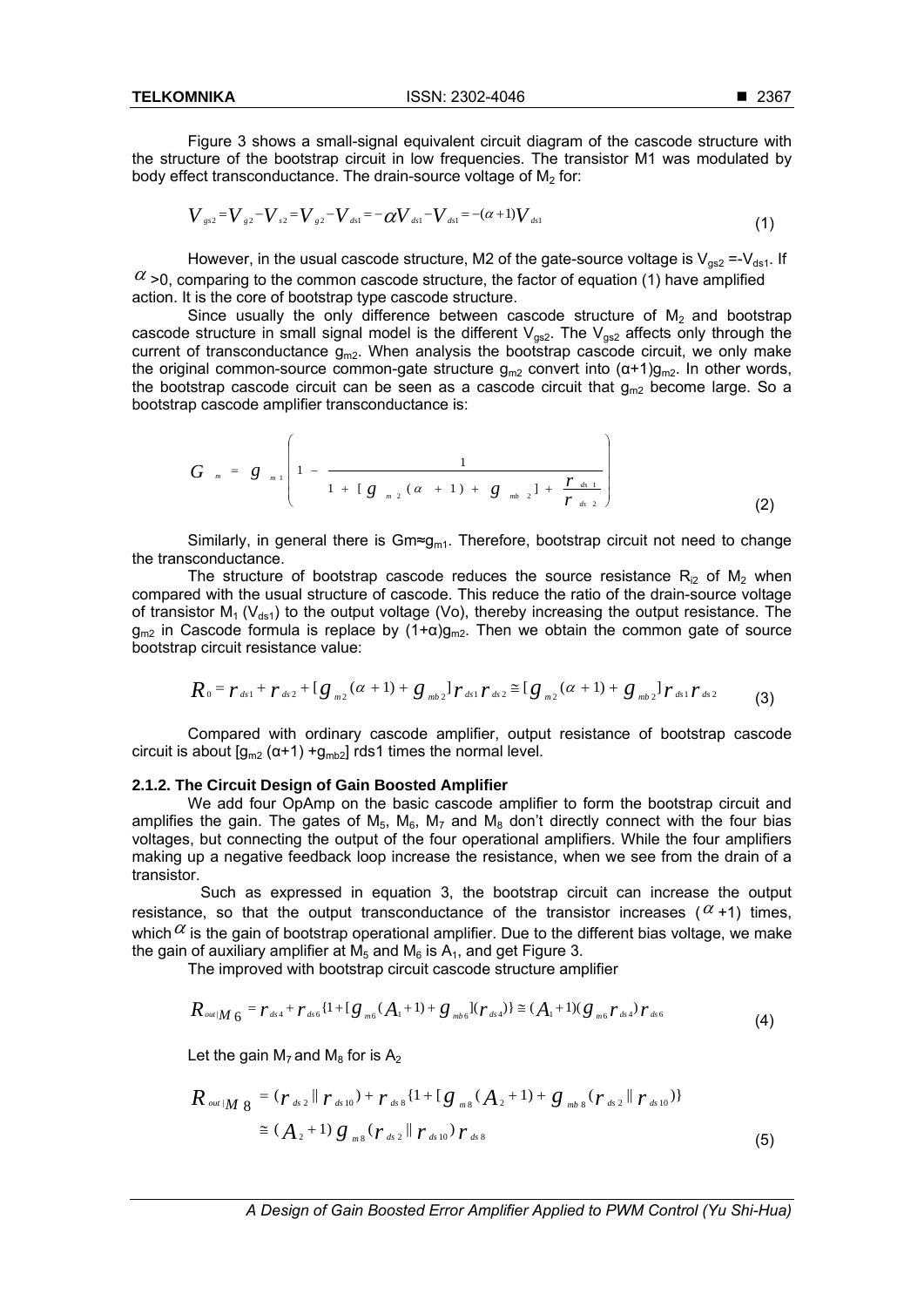Based on the above two type can obtain the resistance of circuit output:

$$
R_o = (R_{out}|_{M_8}) \parallel (R_{out}|_{M_6})
$$
\n(6)

Calculate the gain was:

$$
A_V = G_{m} R_o \tag{7}
$$

As can be seen from the above two formulas, the overall gain of the circuit becomes large, we achieve gain bootstrap effect.

#### **3. Circuit Simulation and Test**

Get Table 1, comparing to folded cascode circuit. From the results in Table 1 can be seen, the gain of the gain bootstrap amplifier improves obviously when compared with the gain of basic amplifier, output power also increased significantly. At the same time, it doesn't have influence on the other performance indicators of the amplifier. The final design results meet the requirements (Figures 3 and 4).



Figure 3. Simulation result of gain and bandwidth of gain boosted amplifier



Figure 4. Simulation result of CMIR of gain boosted amplifier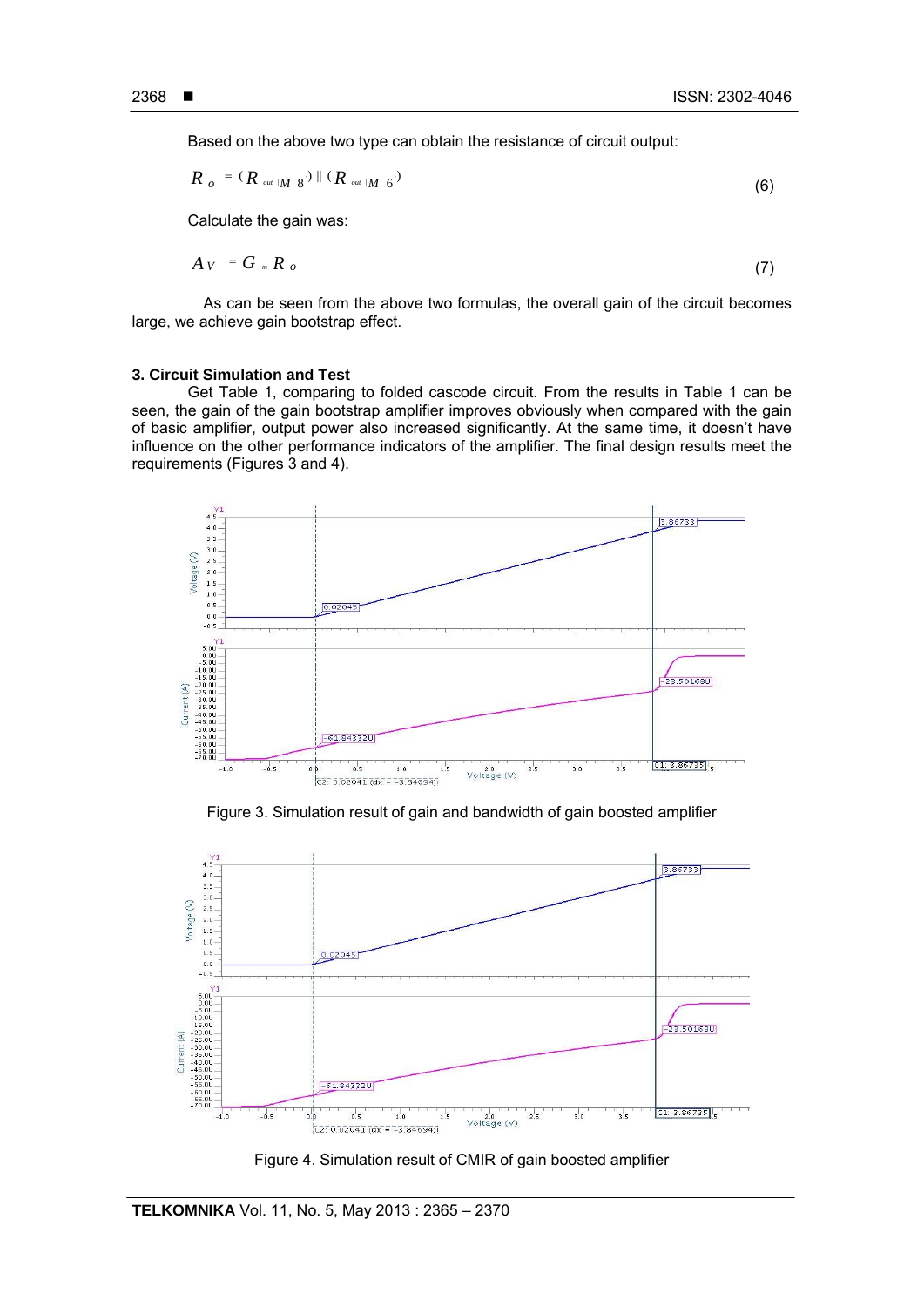**TELKOMNIKA** ISSN: 2302-4046

|  |  |  |  |  |  |  |  | Table1. The comparison of basic model's and gain improve model's simulation result. |  |
|--|--|--|--|--|--|--|--|-------------------------------------------------------------------------------------|--|
|--|--|--|--|--|--|--|--|-------------------------------------------------------------------------------------|--|

| Simulation items         | Basic amplifier       | Gain boosted amplifier  |  |  |
|--------------------------|-----------------------|-------------------------|--|--|
| AV                       | 98.90dB               | 141.4dB                 |  |  |
| <b>GBW</b>               | 23.71MHz              | 20.68MHz                |  |  |
| <b>ICMR</b>              | $0 - 3.93V$           | $0 - 3.87V$             |  |  |
| <b>Output Swing</b>      | $0.16 - 4.8V$         | $0.11 - 4.80V$          |  |  |
| <b>CMRR</b>              | 122.85 dB             | 117.88dB                |  |  |
| SR.                      | +14.61V/us,-38.55V/us | +13.301V/us, -43.04V/us |  |  |
| Setup time               | 109.56ns              | 119.39ns                |  |  |
| <b>PSRR</b>              | 84.33dB               | 94.6 dB                 |  |  |
| <b>Power Consumption</b> | 9.72mW                | 18.84 mW                |  |  |

# **4. Circuit Layout and Chip Test**

Figure 5 for this paper design gain bootstrap error amplifier used in PWM control chip to realize the layout. The layout structure meets minimum Area requirements, considering the matching, symmetry and so on. Finally, it successfully taped out in CSMC 0.5um DPDM mixed signal process. Using Agilent E3641A power supply, Agilent 33520 gives a signal, placing signage at Tektronix TDS2022 oscilloscope and Fluke 15 b digital multimeter to test chip. Test result: output voltage is 1.5805V, a error of 0.5 mV, ripple of 3mV after the system steady (as shown in Figure 6: the curve amplification chart after the system stable output).



Figure 6. The output curve of Vout

*A Design of Gain Boosted Error Amplifier Applied to PWM Control (Yu Shi-Hua)*